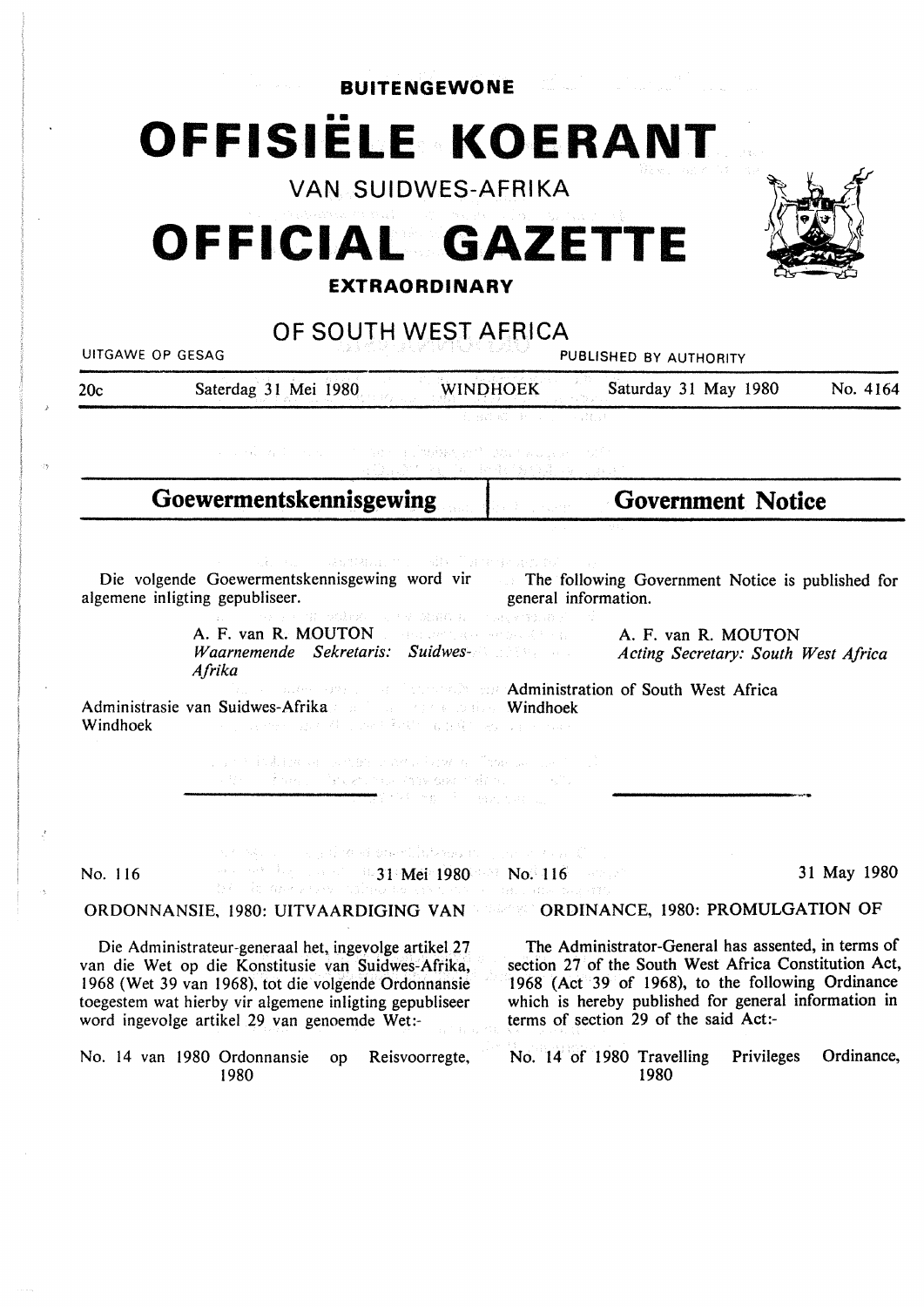**Ordonnansie No. 14 van 1980** 

# **ORDONNANSIE OP REISVOORREGTE, 1980**

*(Goedgekeur 27 Mei 1980) (Afrikaanse teks deur die Administrateur-generaal onderteken) (Datum van inwerkingtreding 31 Mei 1980)* 

器:以转让后向的汽车(),

# **ORDONNANSIE**

Om die Uitvoerende Komitee te magtig om die reisvoorregte van werknemers en onderwysers van die Admin istrasie te bepaal.

Die Wetgewende Vergadering van die Gebied Suidwes-Afrika VERORDEN SOOS VOLG:-

Woordbcpaling. I. In hierdie Ordonnansie, tensy uit die samehang anders blyk. beteken -

- (i) "Administrasie" die Administrasie van Suidwes-Afrika; (i) Providence and
- (ii) "onderwyser" 'n onderwyser bedoel in artikel 1 van die Onderwysordonnansie, 1975 (Ordonnansie 21 van 1975); (iv)
- (iii) "Uitvoerende Komitee" die Uitvoerende Komitee bedoel in artikel 4 van die Wet op die Konstitusie van Suidwes-Afrika, 1968 (Wet 39 van 1968); (iii)
- (iv) "werknemer" 'n werknemer bedoel in artikel I van Administrasiewerknemersordonnansie 1957 (Ordonnansie 17 van 1957). (ii)

2. Ondanks enige andersluidende bepalings in enige wet, bepaal die Uitvoerende Komitee van tyd tot tyd die reisvoorregte wat aan werknemers en onderwysers van die Administrasie toegestaan word.

3. Die wette in die Bylae genoem word hierby herroep in die mate in die derde kolom van bedoelde Bylae uiteengesit.

4. Hierdie Ordonnansie beet die Ordonnansie op Reisvoorregte, 1980.

**Die Uitvoerende Komitec bcpaal reisvoorregtc.**  Herroeping van wette. Kort titcl.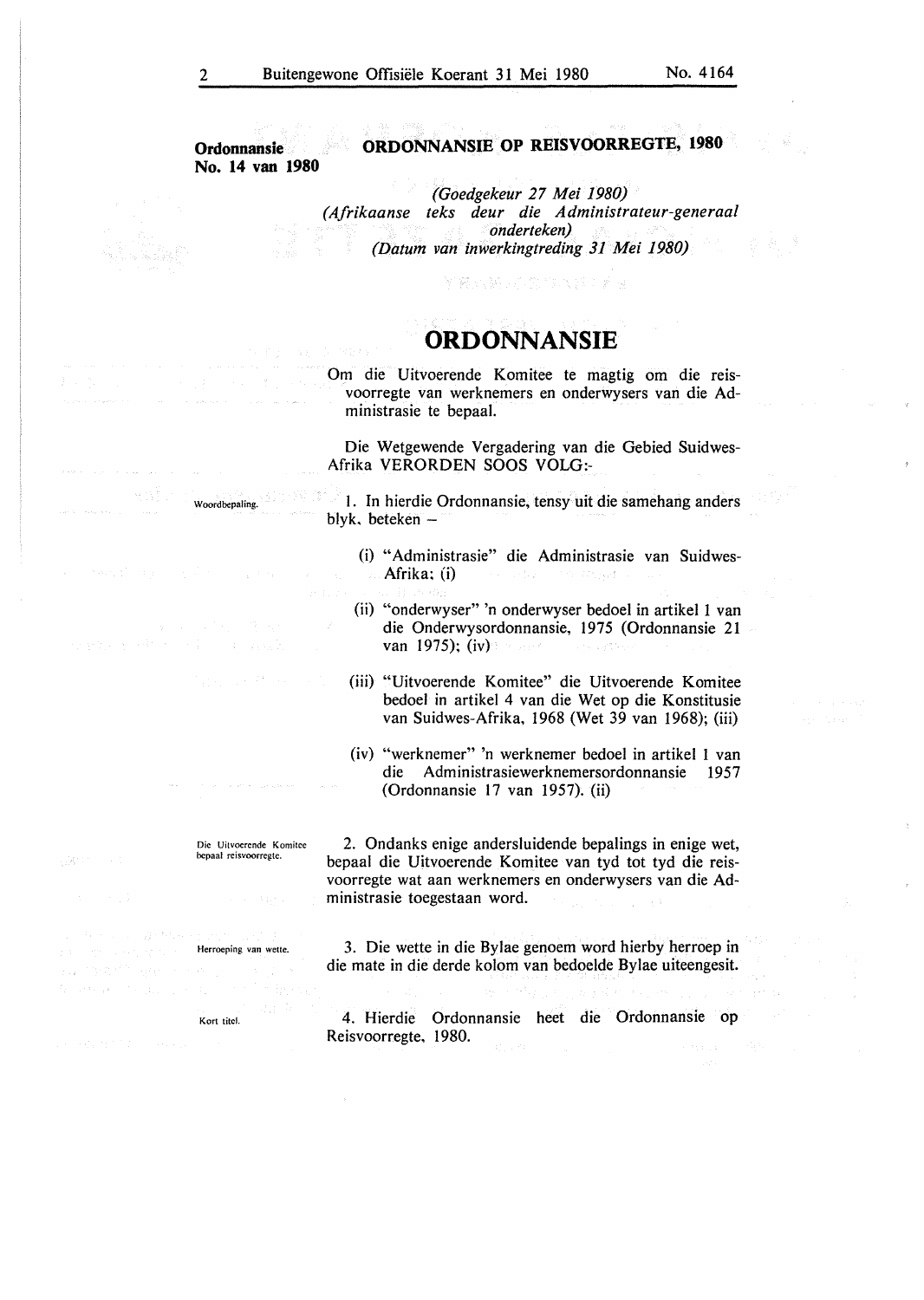#### **TRAVELLING PRIVILEGES ORDINANCE, 1980**

#### **Ordinance No. 14 of 1980**

*(Assented to 27 May 1980) (Afrikaans text signed by the Administrator-General) (Date of commencement 31 May 1980)* 

## **ORDINANCE**

To authorize the Executive Committee to determine the travelling privileges of employees and teachers of the Administration.

BE IT ORDAINED by the Legislative Assembly for the Territory of South West Africa, as follows:-

!. In this Ordinance. unless the context otherwise in- Definitions.  $dicates -$ 

- (i) "Administration" means the Administration of South West Africa; (i)
- (ii) "employee" means an employee referred to in section I of the Administration Employees Ordinance, 1957 (Ordinance 17 of 1957); (iv)
- (iii) "Executive Committee" means the Executive Committee referred to in section 4 of the South-West Africa Constitution Act, 1968 (Act 39 of 1968); (iii)
- (iv) "teacher" means a teacher referred to in section 1 of the Education Ordinance, 1975 (Ordinance 21 of 1975). (ii)

2. Notwithstanding anything to the contrary in any law, the Executive Committee shall from time to time determine the travelling priveleges to be granted to employees and teachers of the Administration.

**The Executive Committee determines travelling pri• vilcges.** 

3. The laws mentioned in the Schedule are hereby repealed to the extent set out in the third column of the said Schedule. Repeal of laws.

4. This Ordinance shall be called the Travelling Short title. Privileges Ordinance. 1980.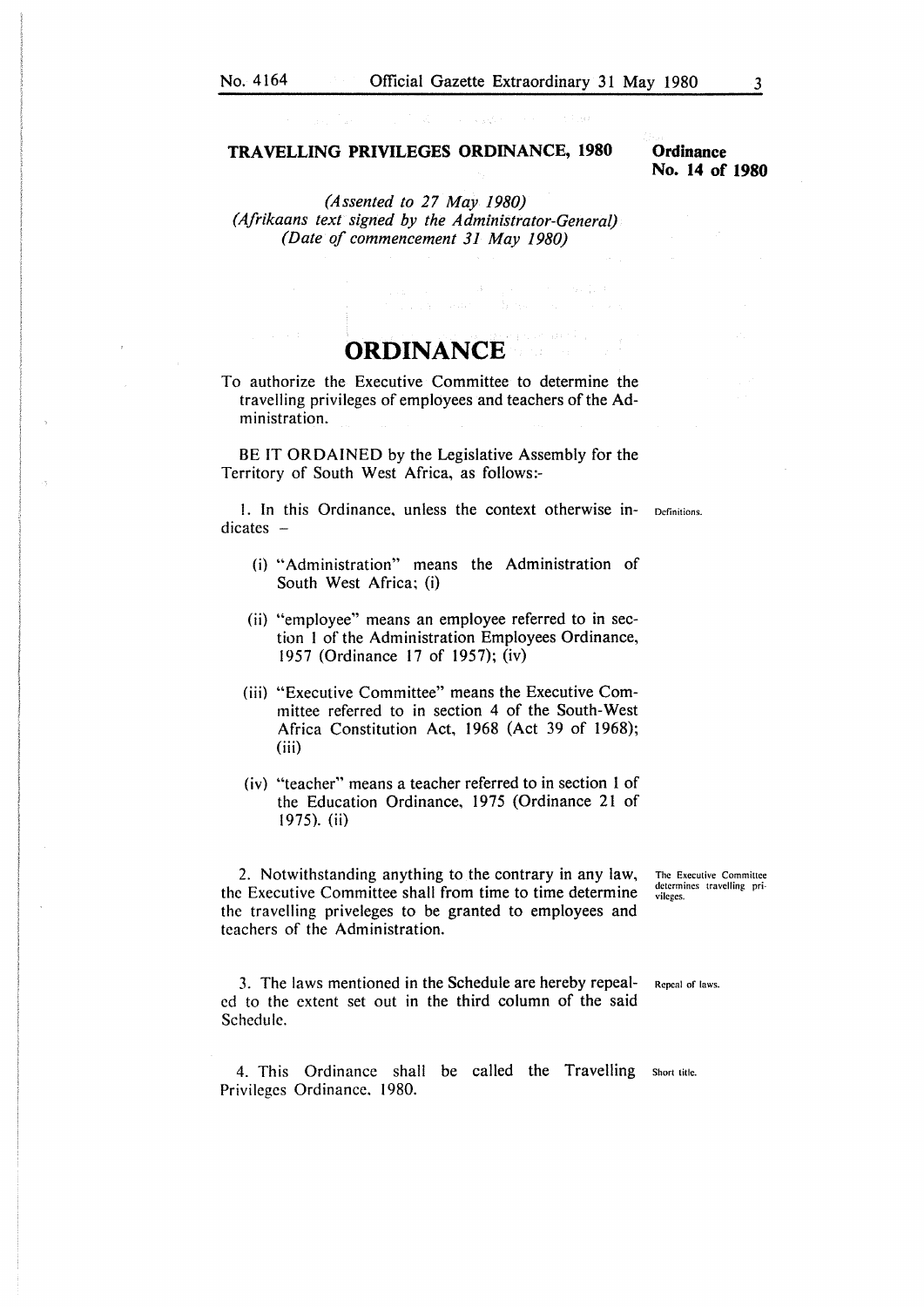### **Ordonnansie ORDONNANSIE OP REISVOORREGTE, 1980 No. 14 van 1980**

217. Sept **新闻部门的一部门一段** 

#### **Bylae**  WETTE HERROEP

Nommer en jaar van **I Kort titel In hoeverre herroep** Wet Ordonnansie 3 van Ordonnansie op Reisvoorregte vir Die geheel.<br>1944. – Werknemers van die Administrasie 1944 Werknemers van die Administrasie, 1944. Ordonnansie 38 van Wysigingsordonnansie op Reisvoorregte vir Die geheel.<br>1957. Die geheel. Administrasiewerknemers. 1957. Administrasiewerknemers, 1957. Ordonnansie 17 van Wysigingsordonnansie op Reisvoorregte vir Die geheel.<br>1960. Administrasiewerknemers. 1960. Administrasiewerknemers, 1960.

 $\label{eq:2.1} \begin{split} \mathcal{L}^{\alpha}(x) &= \mathbb{E}\left\{ \mathcal{L}^{\alpha}_{\alpha} \mathcal{L}^{\alpha}_{\alpha} \mathcal{L}^{\alpha}_{\alpha} \mathcal{L}^{\alpha}_{\alpha} \mathcal{L}^{\alpha}_{\alpha} \mathcal{L}^{\alpha}_{\alpha} \mathcal{L}^{\alpha}_{\alpha} \mathcal{L}^{\alpha}_{\alpha} \mathcal{L}^{\alpha}_{\alpha} \mathcal{L}^{\alpha}_{\alpha} \mathcal{L}^{\alpha}_{\alpha} \mathcal{L}^{\alpha}_{\alpha} \mathcal{L}^{\alpha}_{\alpha} \mathcal{L}^{\alpha}_{\alpha} \math$ 

The face of a the Robert and Technology professional

**Christian Committee** 

ina – Indian Berling, 1982<br>1949 – André De Branch, francaski politik († 1913)<br>1942 – Theodor Book, politik († 1920)

where we have a setting sendom as  $\alpha$  .

 $\begin{split} \mathcal{D}^{\alpha}_{\alpha\beta\gamma\delta} &\approx 0.05\, \left(\frac{1}{4}\, \frac{M_{\alpha}^{\alpha}\Omega_{\alpha}^{\alpha}}{M_{\alpha}^{\alpha}\Omega_{\alpha}^{\alpha}}\right) \, \mathcal{N}^{\alpha}_{\alpha\delta} \left(\frac{1}{4}\, \frac{1}{4}\, \frac{1}{2}\, \frac{1}{2}\, \frac{1}{2}\, \frac{1}{2}\, \frac{1}{2}\, \frac{1}{2}\, \frac{1}{2}\, \frac{1}{2}\, \frac{1}{2}\, \frac{1}{2}\, \frac{1}{2}\, \frac{1}{2}\, \frac$ 

da ng ang baban sa pagbang sa aggrip sa paging sa<br>Sabang sa bayang pagpagang na pag-agang sa pag-agan

and the community of the second states of the community of the

 $\bar{\Lambda}$ 

 $\mathcal{A}$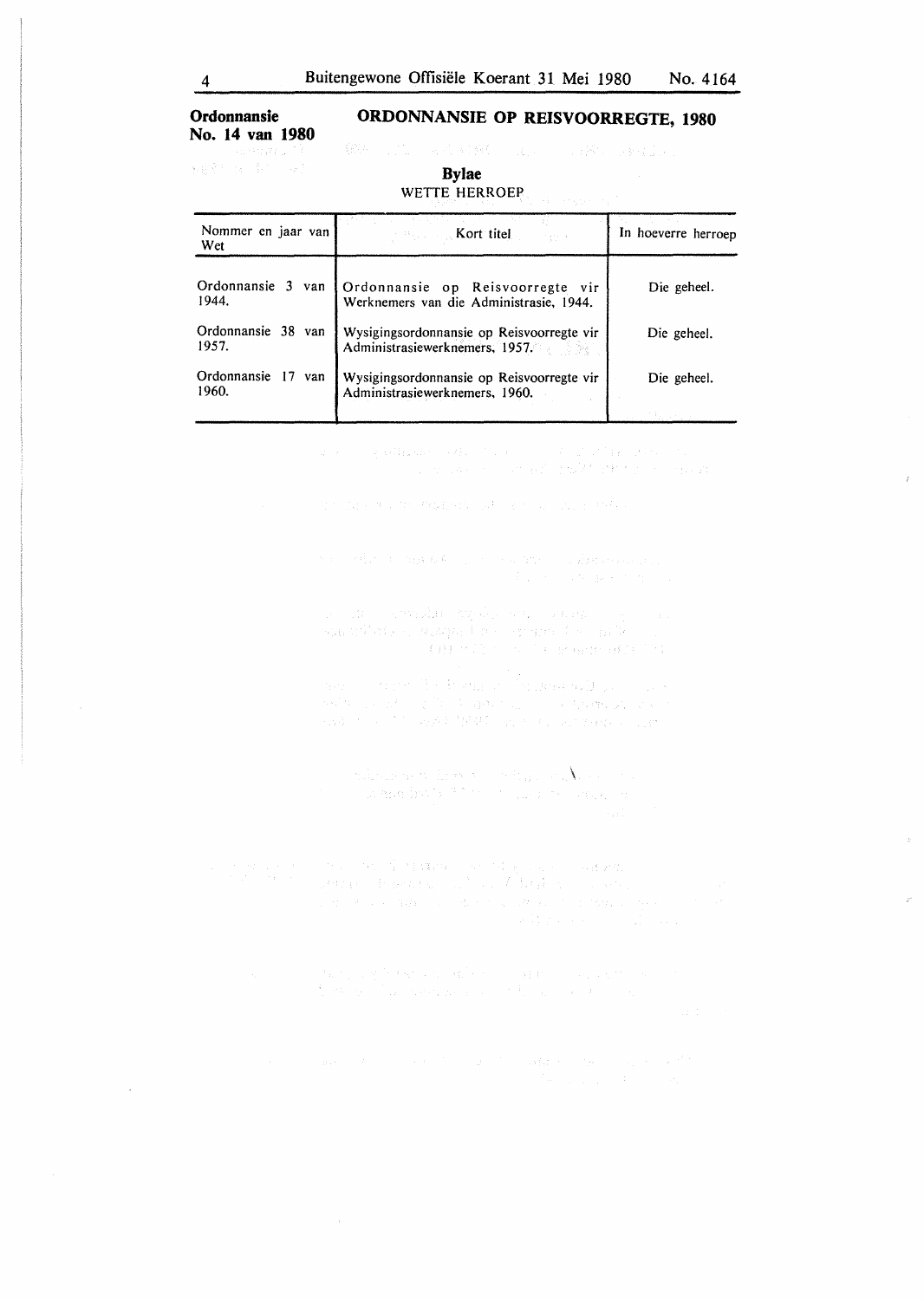$\hat{\mathbf{v}}$ 

## **TRAVELLING PRIVILEGES ORDINANCE, 1980**

### **Ordinance No. 14 of 1980**

| Number and<br>year of law   | Short title                                                                                         | Extent to which re-<br>pealed |  |
|-----------------------------|-----------------------------------------------------------------------------------------------------|-------------------------------|--|
|                             | Ordinance 3 of 1944. Administration Employees' Travelling<br>Privileges Ordinance, 1944.            | The whole.                    |  |
|                             | Ordinance 38 of Administration Employees' Travelling<br>1957. Privileges Amendment Ordinance, 1957. | The whole.                    |  |
| of<br>Ordinance 17<br>1960. | Administration Employees' Travelling<br>Privileges Amendment Ordinance, 1960.                       | The whole.                    |  |

#### **Schedule**  LAWS REPEALED